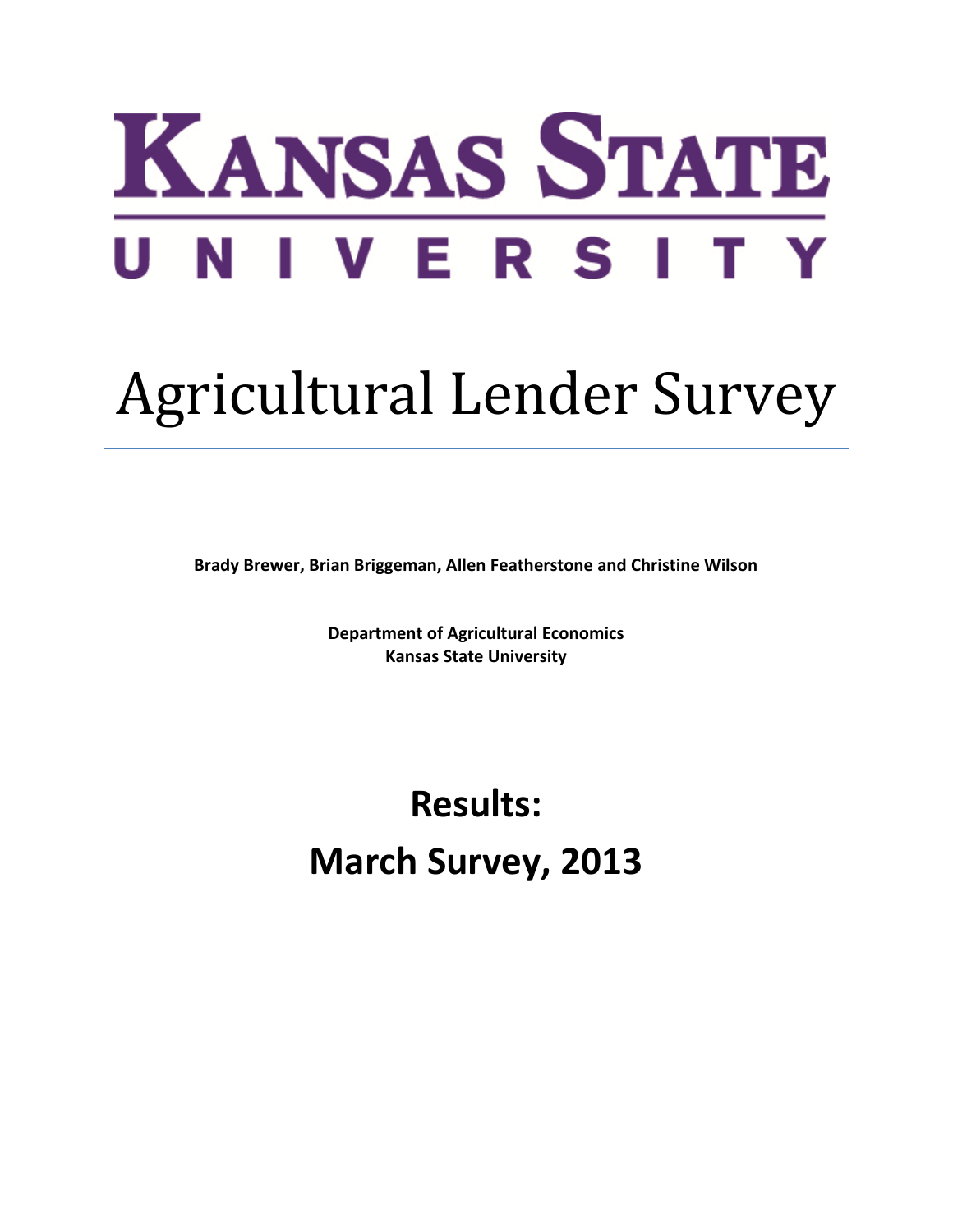The 2013 March Survey was sent to a total of 486 lending institutions. Of these institutions, 92 were from the Farm Credit System, 386 were commercial lending institutions whose main specialty is in agriculture according to the FDIC, 5 vendor financers and 3 insurance companies.

A total of 65 lending institutions responded to the survey for a response rate of 13%. Of those lending institutions, 30% were from the Farm Credit System and 70% were from commercial lending institutions and insurance companies. A total of 50% respondents had a total agricultural loan volume above \$50 million. Please note that this is not the total loan volume of the lending institution but just agricultural loans.

Figure 1 shows the demographics of the survey respondents by main service territory. The five service territories are: Midwest, West, Atlantic, South and Pacific. For a list of the states that are included in each region, see [Table 1](#page-10-0) at end of the document. Forty one percent of survey respondents came from the Midwest region while 10%, 7%, 5% and 38% came from the West, Atlantic, South and Plains regions, respectively. Three percent of respondents indicated their respective lending institution was national in scope. Total loan volume of all respondents is estimated at \$23 billion. The largest lending institution to respond has \$4.1 billion in commitments and the smallest had \$1.2 million in agricultural loans. When looking at the loan volume of each service territory in Figure 2, the Midwest region, that had 41% of survey respondents, accounted for 60% of total loan volume.



## **Figure 1, Demographics of Survey Respondents Figure 2, Loan Volume by Region**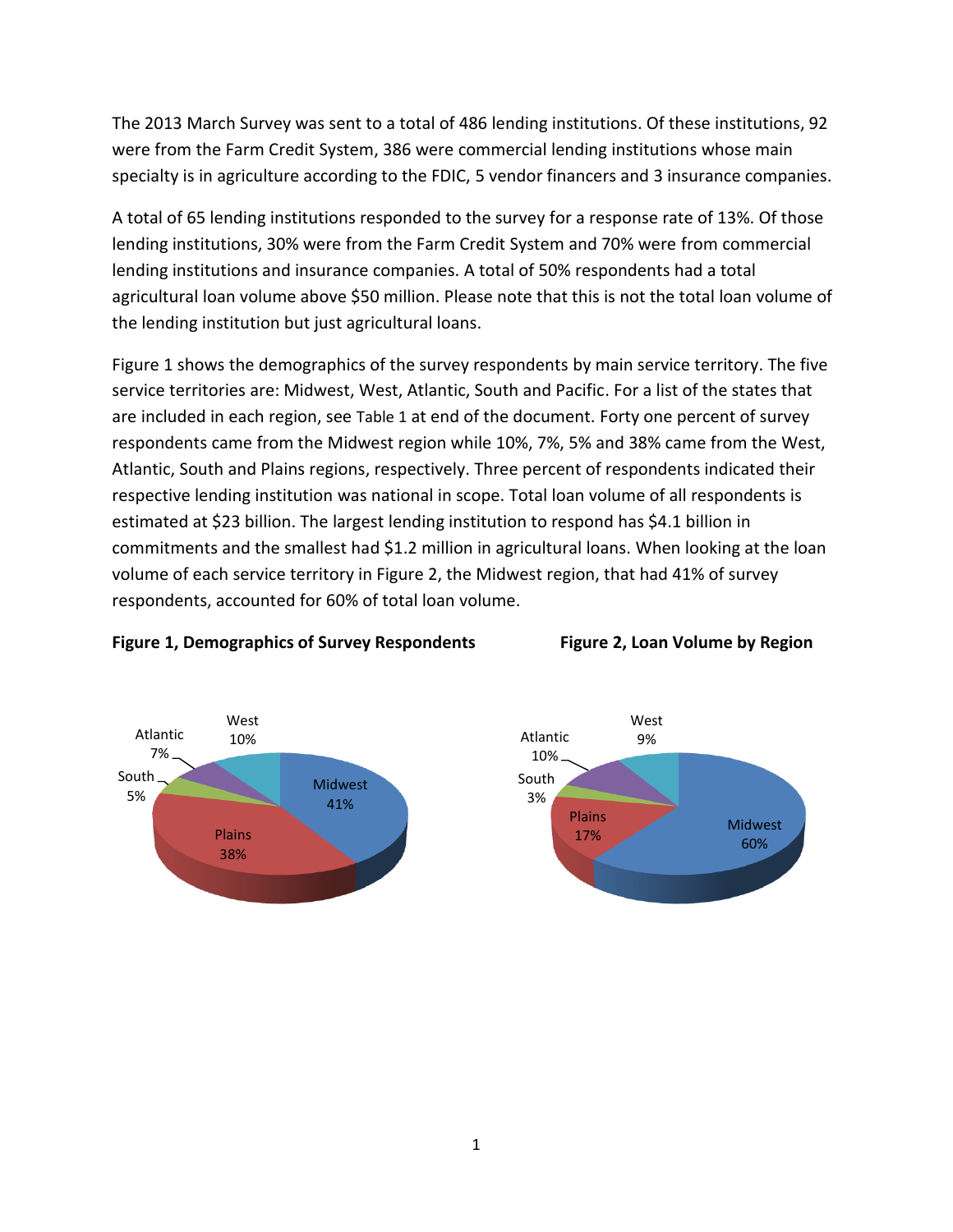Each institution surveyed provided their sentiment on the current and expected state of four key areas: (1) farm loan interest rates; (2) spread over cost of funds; (3) farm loan volumes; and (4) non-performing loan volumes. Within each of these key areas, different loan types were assessed (farm real-estate, intermediate and operating loans) as well as the different agricultural sectors (corn and soybeans, wheat, beef, dairy, etc.).

**Farm Loan Interest Rate** – [Figure 3](#page-2-0) shows the survey results for loan interest rates. Over the past three months, loan interest rates decreased for Farm Real Estate, Intermediate and Operating loans, which is in line with the most recent Agricultural Credit Survey from the Federal Reserve Bank of Kansas City. New information that the K-State Ag Finance Survey provides is expectations for interest rate movements. For all three categories, survey respondents felt that loan interest rates will bottom out in the short-run (1-2 years), and then begin to increase in the long-run (2-5 years). A score of 200 would indicate that all participants are expecting an increase and 0 would indicate that all are expecting a decrease.



<span id="page-2-0"></span>

\*The diffusion index is calculated by taking the percentage of those responding up minus the percentage of those responding down plus 100. Therefore, indexes above (below) 100 indicate a rise (fall) in interest rates, while 100 indicates rates to hold steady.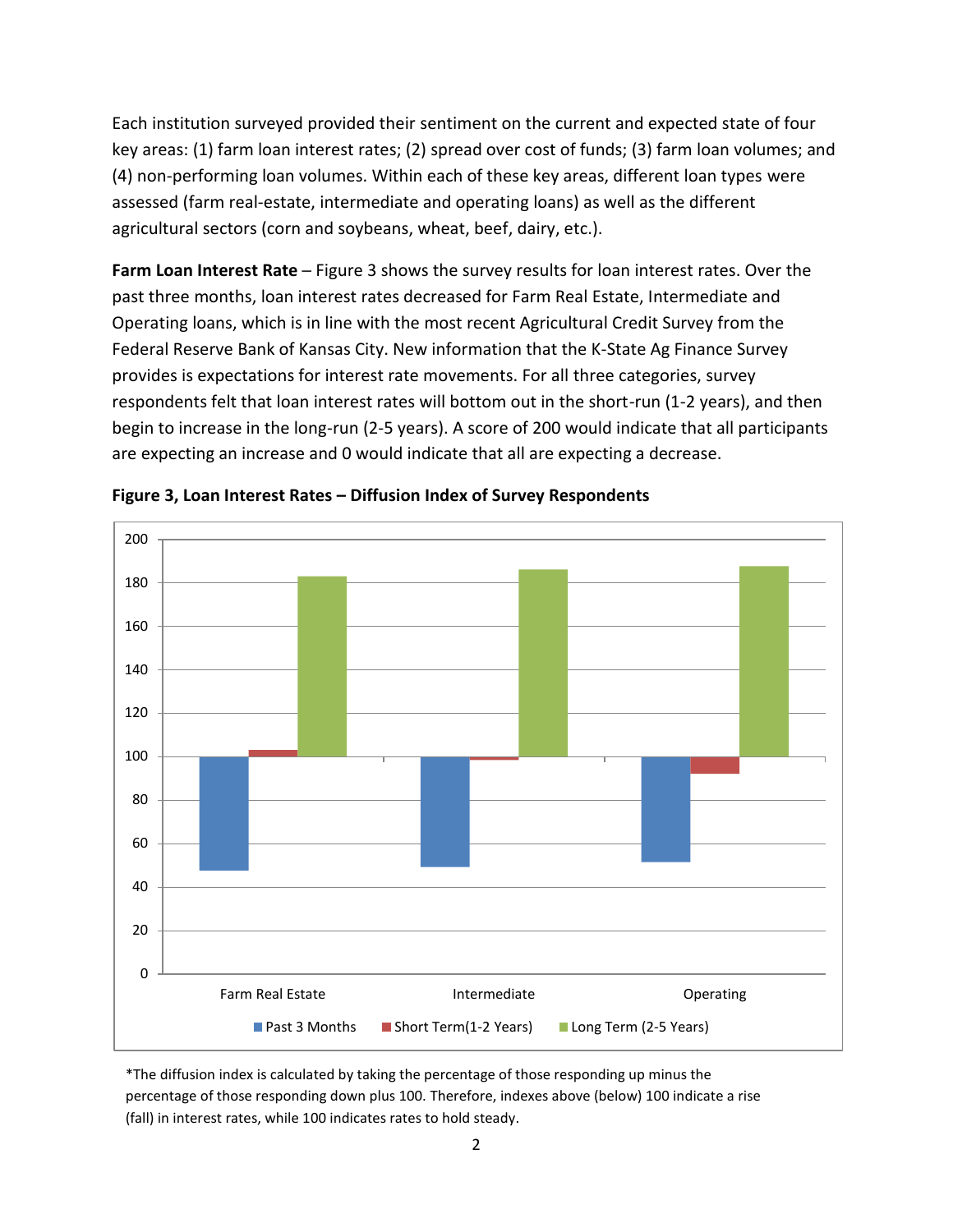Below are some selected survey respondent comments related to interest rates:

"*Competition is fierce for ag loans. Grain Farming has been very profitable, but high rents and inputs are putting more risk on farmers, especially if crop insurance guarantees go down. Beef farmers have been struggling with the drought and high feed costs, but higher cattle prices have helped combat those issues*."

"*The Ag sector has been a bright spot in our economy. All sectors we deal with have been doing well...grain, cattle, & hogs. While farmers have purchased ground at historic high prices, their balance sheets reflect the capacity to do so. We have started to "shock test" some of our customers. For example, what if interest went up 1-2% and corn fell by \$1-2 per/bu. So far, our customers are in good shape. Federal Crop Insurance is a major component of risk management for both the farmer and the bank. We watch with interest as it is debated in Congress.*"

"*Eastern Corn Belt is experiencing positive NFI [Net Farm Income], with low interest rates and favorable revenue insurance in the event of adversity. Leads to perhaps the most profitable decade in (modern) history.*"

"*Sharp spike upwards in all Ag-related real estate past two years. Ag real estate prices seem to be leveling off so far in 2013, but at all-time highs."*

"*The current drought will continue to be a factor into the 2013 growing season……machinery demands will soften in 2013 and 2014."*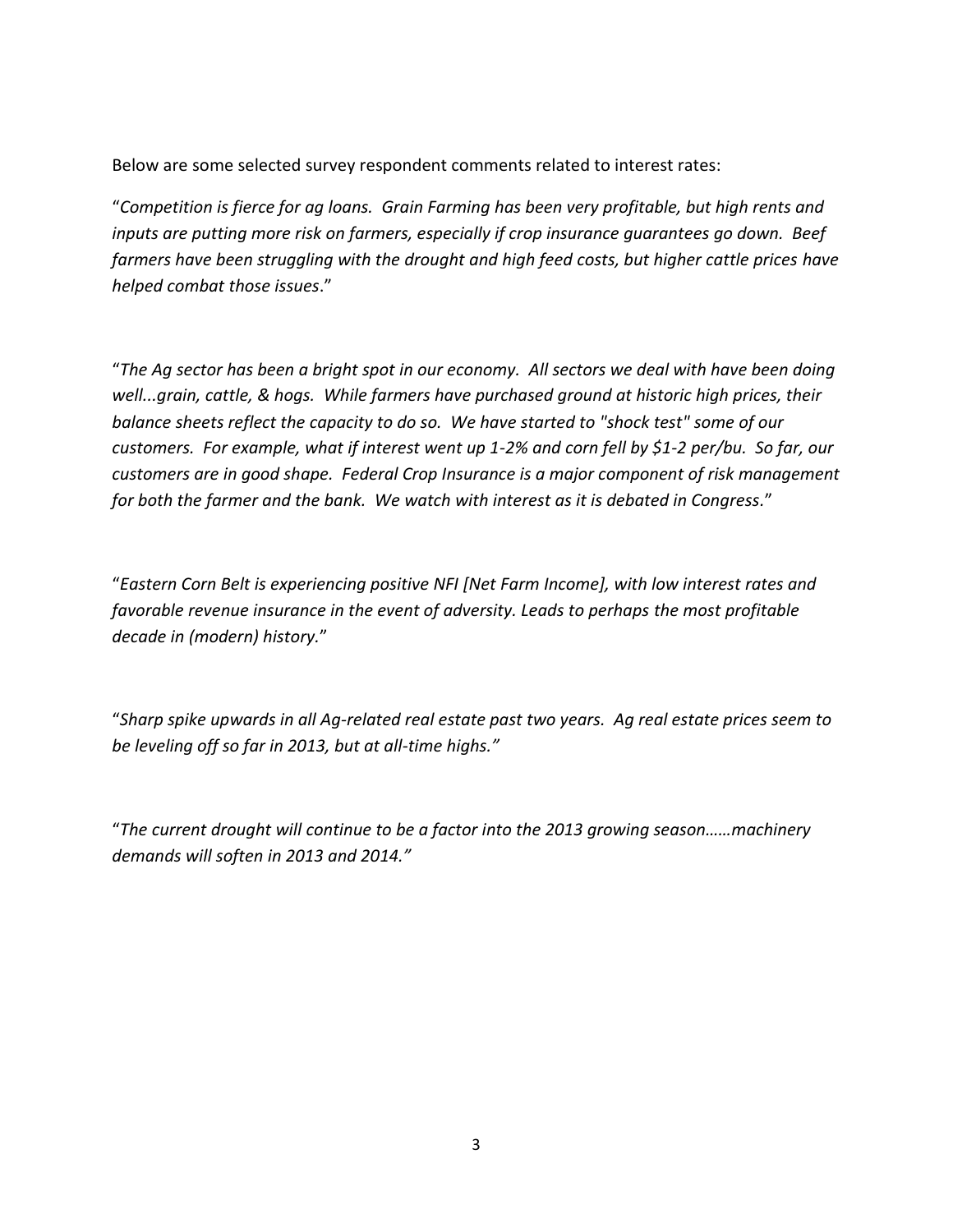**Spread Over Cost of Funds ─** The spread over cost of funds is the difference between the loan interest rates given by the lending institution and the interest rate paid by the financial institution for the funds that they deploy in their business. The reason for asking about both loan interest rates and spread over cost of funds is to gauge competition in the agricultural lending market. A decrease in the spread over cost of funds suggests competition for agricultural loans among lending institutions may be increasing.

Figure 4 shows that survey respondents saw a decrease in the spread over cost of funds in the past three months and expect even further decrease in the short term. However, this trend is expected to moderate in the long run. One difference in the results by region is that survey respondents in the Midwest region did not predict an increase in spread over cost of funds in the long run; however, that region still expects some moderation of this trend. This decrease in spread over cost of funds perhaps indicates higher levels of competition for agricultural loans. One respondent noted "*Competition from commercial banks increasing their Agriculture portfolio will cause spreads to decrease."*





\*The diffusion index is calculated by taking the percentage of those responding up minus the percentage of those responding down plus 100. Therefore, indexes above (below) 100 indicate a rise (fall) in the spread over cost of funds, while 100 indicates spreads to hold steady.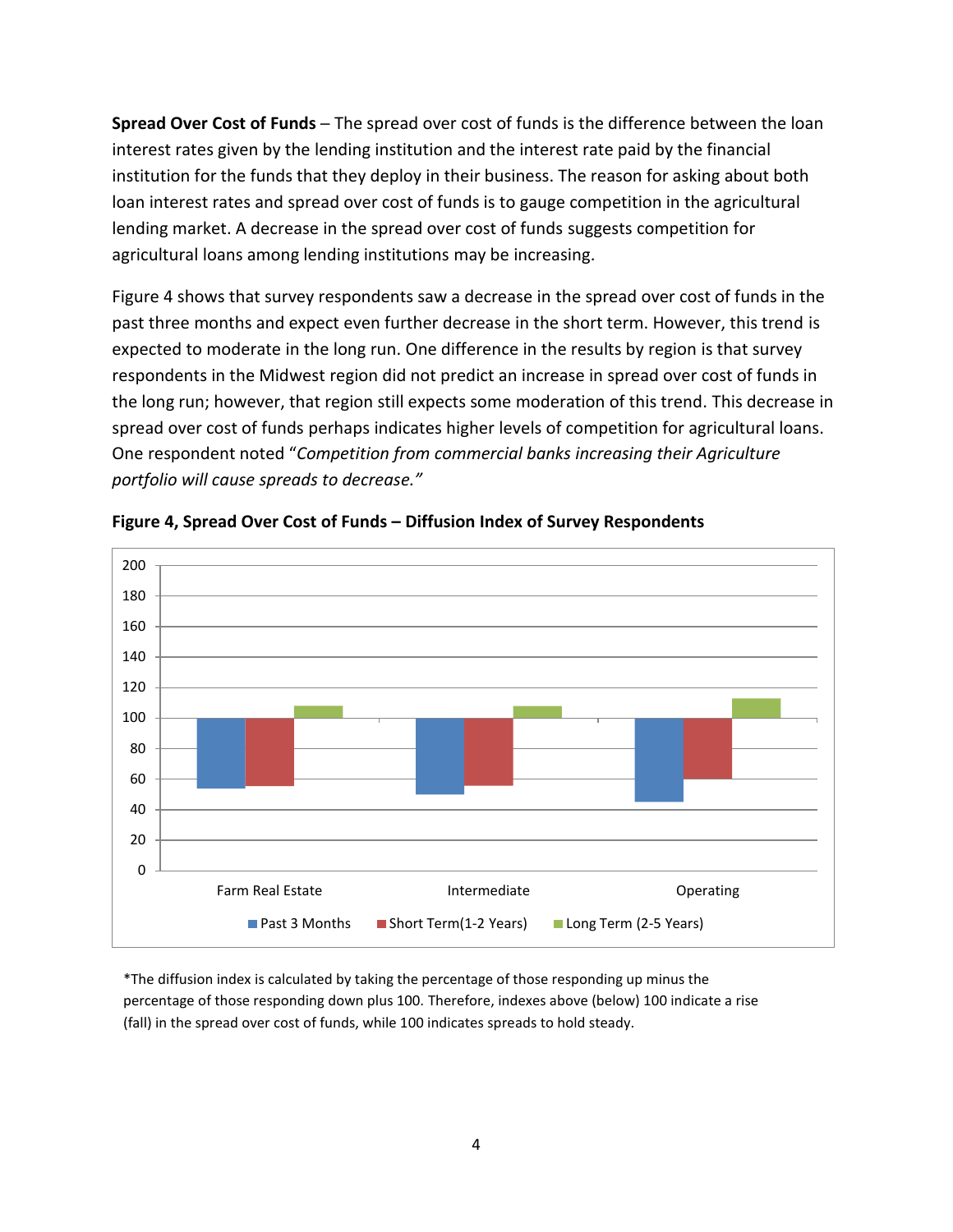**Farm Loan Volumes** – [Figure](#page-5-0) 5 shows the responses for farm loan volume. Over the past three months, total farm loan volume rose, which was led by strong farm real estate loan volume. Looking forward, the volume of agricultural loans is expected to increase for all loan categories in the both the short term and long term, indicating strong expected, demand for agricultural loans. The operating volume has remained steady though it is expected to increase in the future. This will be an important variable to track in the future.

A difference in responses for this question centers around the size of the bank. For lending institutions that have over \$50 million in agricultural loans, those lending institutions reported an increase in loan volume in all categories for the past three months. Lending institutions with less than \$50 million in agricultural loans reported a decrease total farm loan volume, intermediate loans and operating loans for the past three months.



<span id="page-5-0"></span>**Figure 5, Farm Loan Volume – Diffusion Index of Survey Respondents**

\*The diffusion index is calculated by taking the percentage of those responding up minus the percentage of those responding down plus 100. Therefore, indexes above (below) 100 indicate a rise (fall) in loan volume, while 100 indicates volumes to hold steady.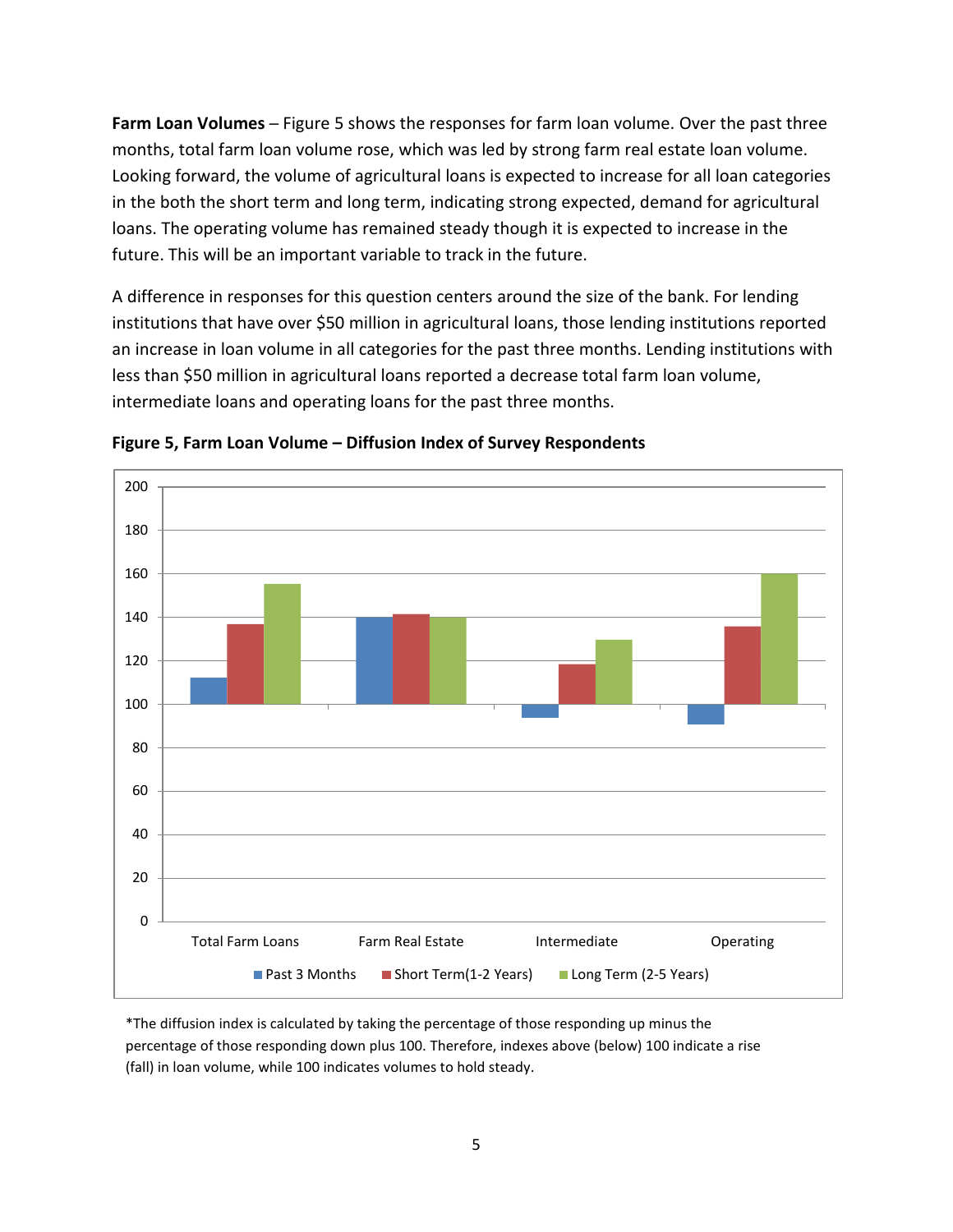**Non-performing Loans ─** Figure 6 shows when the results are analyzed by loan type, illustrates that all categories of non-performing loans have decreased and are expected to continue to fall in the short run. In the long term, all types of non-performing loans are expected to moderate.

Several respondents commented on the level of non-performing loans for their lending institution: "*I said 'stay the same' on the non-performing due to having no non-performing and not expecting any at this time*" and "*Please realize that my answers to the non-performing loan questions are based on the fact that currently we have virtually no nonperforming loans*."



**Figure 6, Non-Performing Loans, By Loan Type – Diffusion Index of Survey Respondents**

\*The diffusion index is calculated by taking the percentage of those responding up minus the percentage of those responding down plus 100. Therefore, indexes above (below) 100 indicate a rise (fall) in non-performing loans, while 100 indicates non-performing loans to hold steady.

A question that presents itself when combining the responses for non-performing loans and those of spread over cost of funds is that if the spread over cost of funds continues to decrease due to increased competition in the agricultural sector, will lending institutions lower underwriting standards to be more competitive? If so, the lowering of underwriting standards could lead to a higher rate of non-performing loans.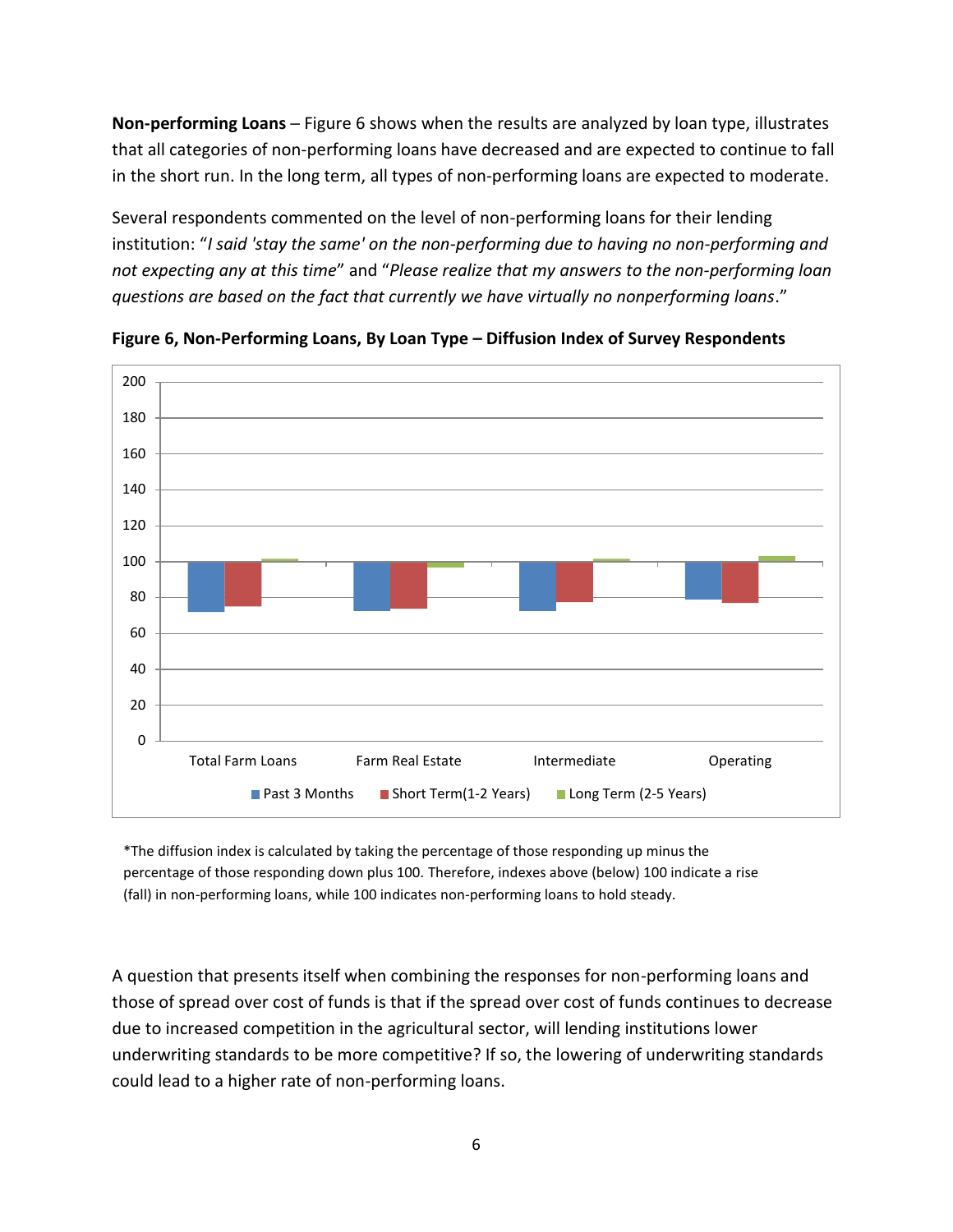Breaking non-performing loans down by industry sector, shows varied levels of sectorial stress. Figure 7 shows the livestock sectors of beef, dairy, hog and poultry are all expected to increase the number of non-performing loans in the short and long term. The crop sectors of corn and soybeans and wheat saw a decrease in non-performing loans the past three months; however, non-performing loans are expected to increase in the long term for these sectors, though the sentiment is not strong. One potential reason for the increase in non-performing loans in the long run is that currently many lending institutions have very few non-performing loans.



**Figure 7, Non-Performing Loans, By Industry Sector – Diffusion Index of Survey Respondents**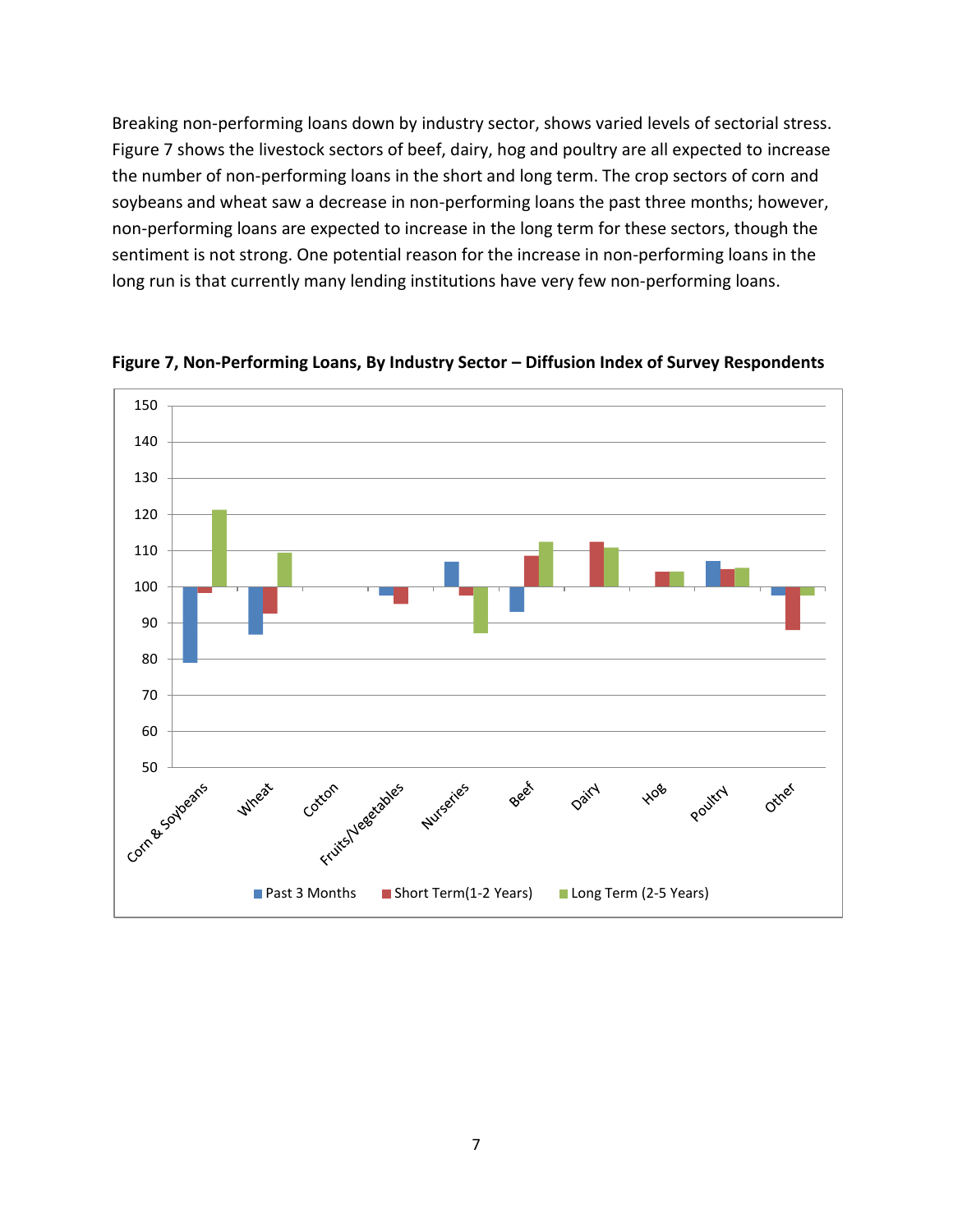Farm loan volumes have varied across lending institutions of different sizes. Figures 8 and 9 show the diffusion index for farm loan volume of lending institutions with less than \$50 million and those with more than \$50 million in agricultural loans, respectively. The level of \$50 million in agricultural loans represents the median agricultural loan volume of all survey respondents. Over the past three months, those lending institutions below \$50 million reported a decrease in their agricultural loan volume. This decrease was led by a fall in intermediate and operating loan volume, while farm real estate loan volume rose. For larger lending institutions, 55% more lending institutions reported an increase in agricultural loan volume than those that saw a decrease. Both lending institution types expect farm loan volumes to increase in the future.



**Figure 8, Farm Loan Volume, Lending Institutions with Less than \$50 Million in Agricultural Loans – Diffusion Index of Survey Respondents**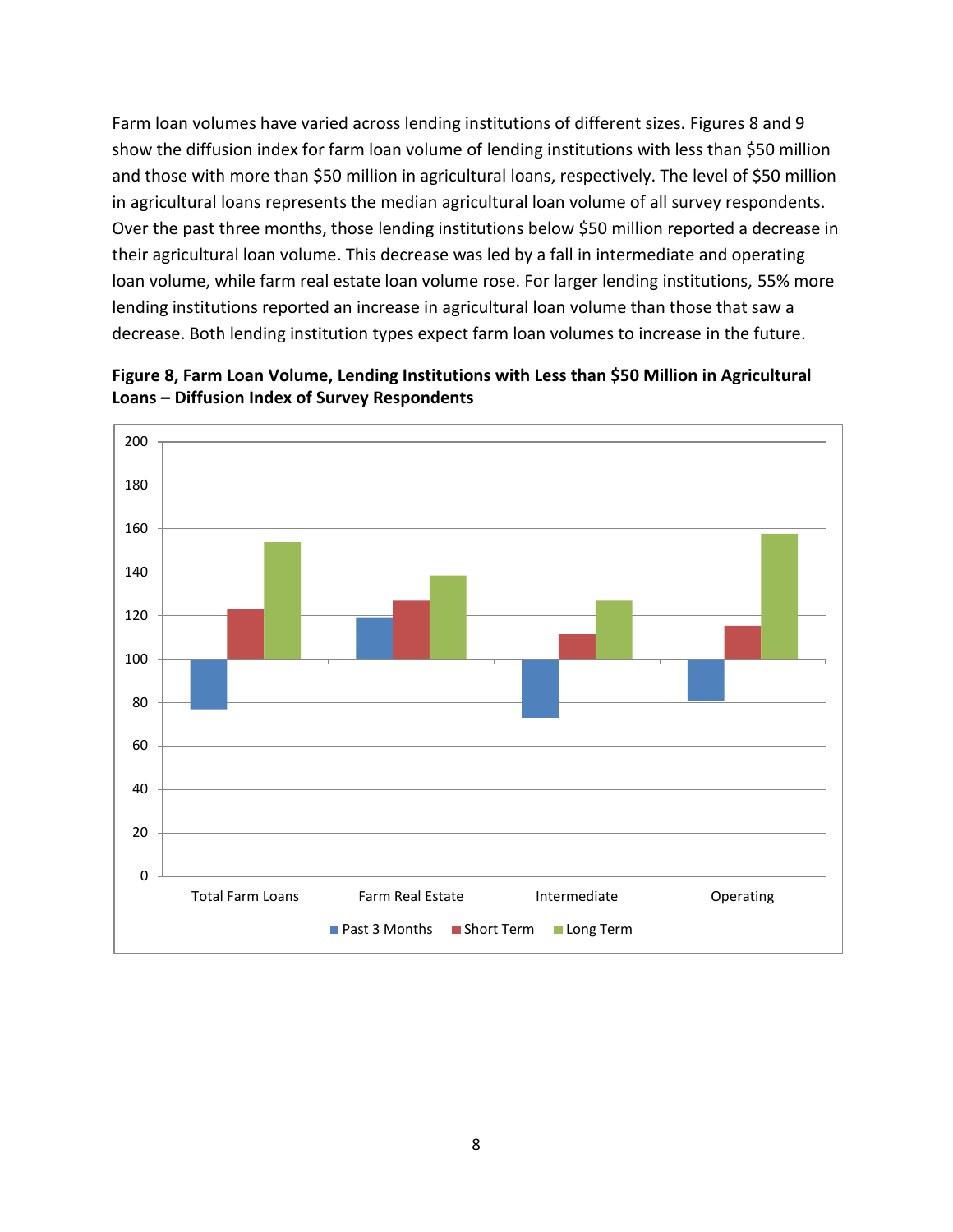



In summary, the responses indicate an expected increase in loan interest rates in the future. Spread over cost of funds is expected to decrease, indicating perhaps increased competition for agricultural loans. Survey respondents commented on the increased competition for agricultural loans and the effect on the spread over cost of funds. The rate of non-performing loans is currently low; however, an increase is expected. The sectors of corn and soybeans, wheat, beef, dairy, hog and poultry are expected to increase in non-performing loans. The total loan volume is expected to increase, indicating a strong demand for agricultural loans in the future. Currently, the agricultural lending situation is very strong and expected to remain so.